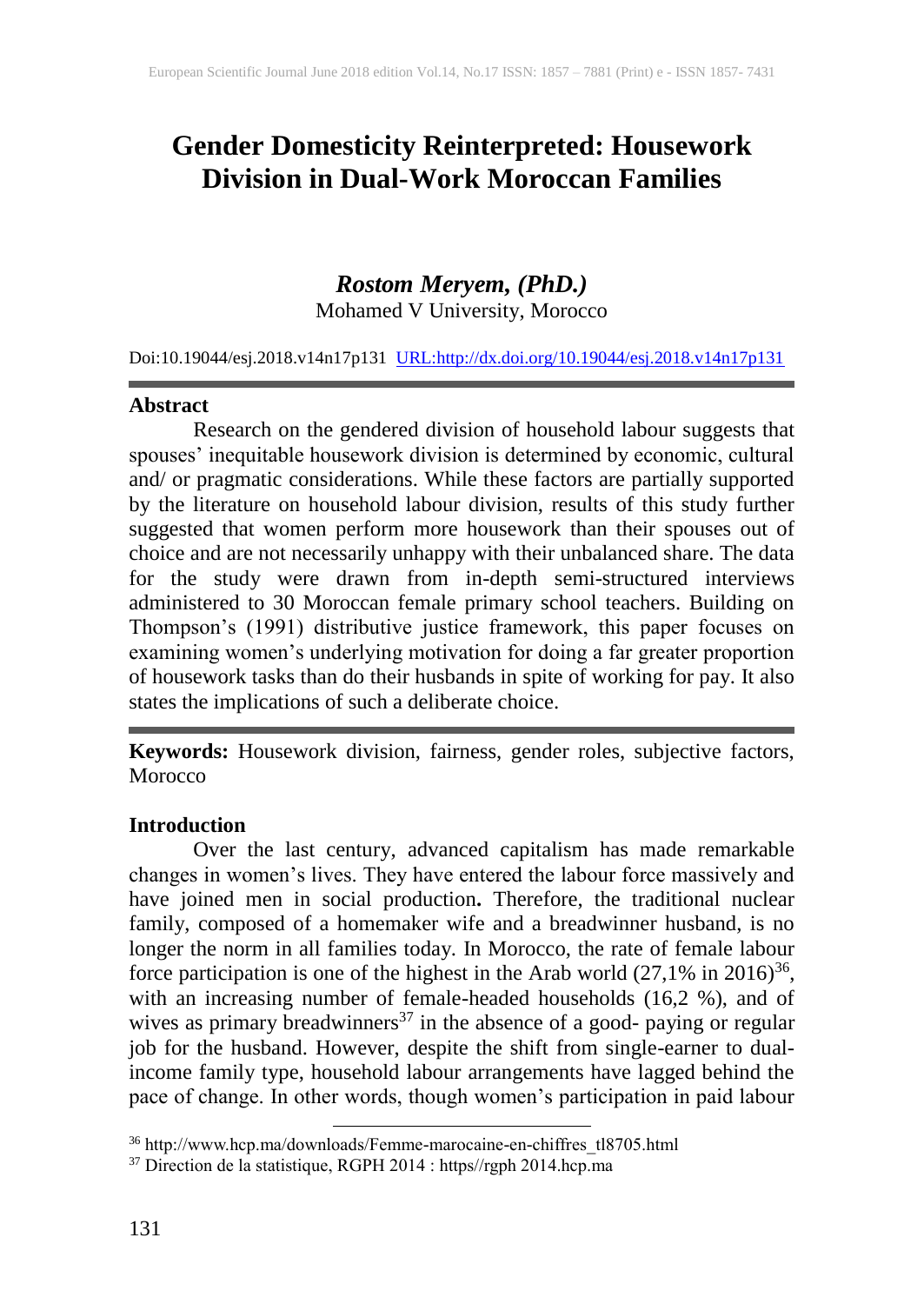have begun to mirror those of men, their responsibilities at home are far greater than those of their husbands (Berk, 1985; Belarbi, 1991; Ferree 1991; Hochschild, 1989). In fact, research has suggested some puzzling findings. Though they generally perform more housework than their spouses, employed women often fail to report an inequitable division of tasks within the household. In this paper, we attempt to contribute to the understanding of the inequity of household labour division among dual-employed couples by examining factors that make women shoulder much of the responsibility for household labour though they also work outside for pay. We hypothesize, therefore, that this "second shift", as Hochschild (1989) refers to it, is likely to have negative consequences on women's well-being and thus on the quality of their life.

## **Theoretical approaches to Household labour division**

Different explanations have been offered by social scientists to account for the paradoxical situation whereby women continue to perform the bulk of domestic tasks regardless of their commitments in the workplace. The relative resources approach, for instance, posits that resources such as income, educational attainment or occupational status each spouse is endowed with can serve as an implicit means to negotiate one's release from doing domestic chores (Bianchi, et al., 2000; Blood & Wolf, 1960; Brines, 1994; Coverman, 1985; Kamo, 1988). The time availability theory, commonly referring to the number of hours spouses spend at work or the degree of flexibility of a particular occupation, has also accounted for the way couples divide family work (Coverman, 1985; Presser, 1994). These time- availability considerations do, indeed, consider questions of rational negotiations and immediate practicality around housework division such that whoever has more time is supposed to perform the task or do more than the other. Likewise, Household labour allocation has also been attributed to spouses' sex role attitudes (Ferree, 1990; Shelton and John, 1996; West & Zimmerman, 1987). According to the gender ideology perspective, housework performance by women and/or men as well as the type and amount of it is but a symbolic enactment of the gender roles they are socialized to conform to. Although the above three leading theoretical perspectives provide important information on how some particular factors are associated with the division of domestic labour, they conceptualize the latter as an outcome rather than an inter-personal process of continuous negotiations over family labour.

#### **Thompson's distributive justice framework**

The distributive justice framework was initially proposed by Major (1987) to examine perceptions of fairness at the workplace, and how these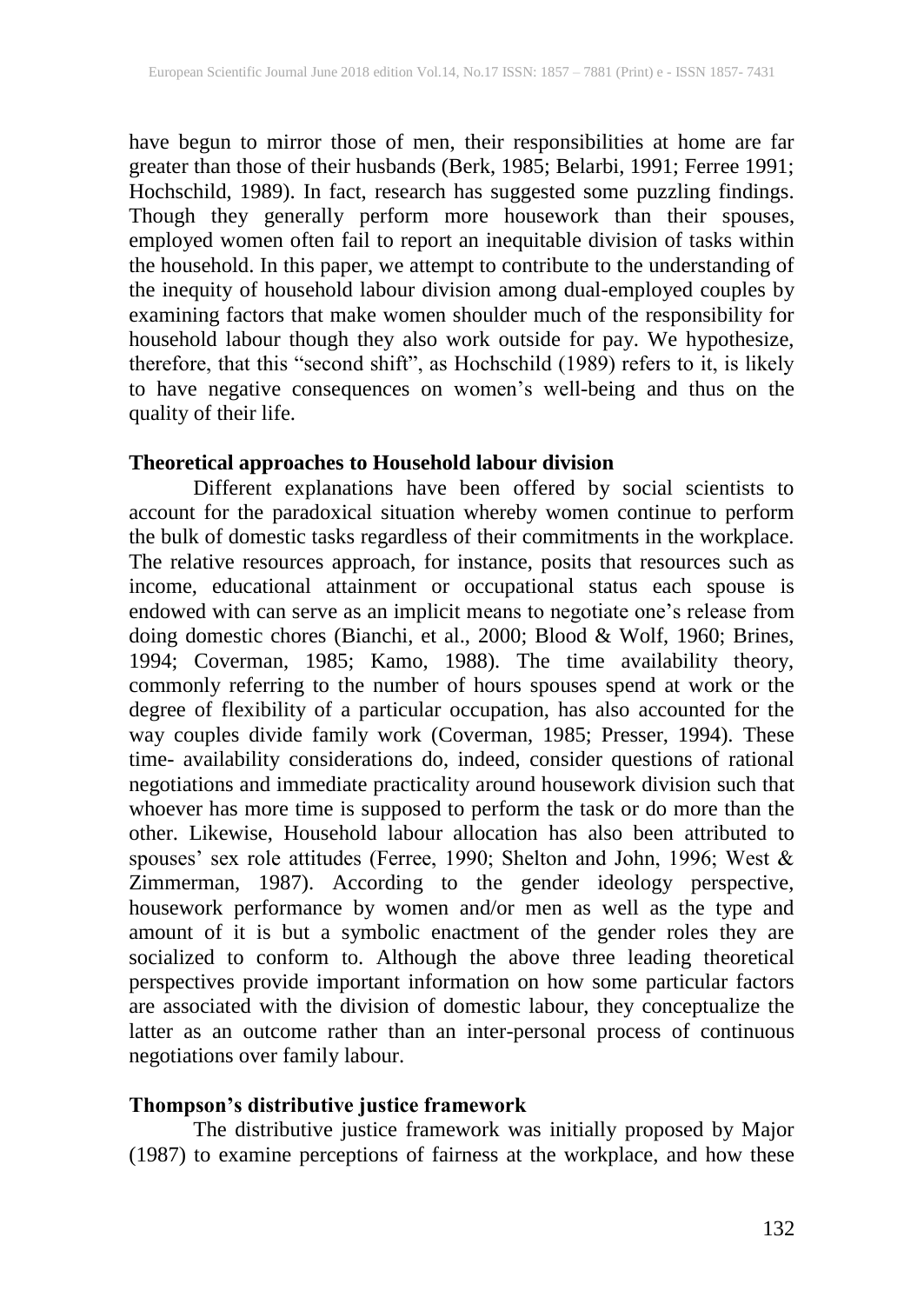differ from men to women. Major's approach is refined by Thompson (1991) to be applied to household labour division in order to explain women's sense of fairness about their share through three main factors- valued outcomes, justifications and comparison referents- formerly proposed by Major (1987).The first component concerns what people expect from close relationships and the symbolic meaning they give to a particular task. Thompson (1991) explains that:

> *Most women experience family tasks as essential work for the people they love, they enjoy ministering to the needs of their loved ones and keeping the family going, even if they do not enjoy the tasks themselves.*

#### *Thompson, 1991: 184*

Therefore, as long as enjoyment and/ or psychological rewards are derived from taking care of one's family members, women may not necessarily seek an equal share of domestic tasks with their spouses. They are even more likely to be motivated to perform more. Women may also use some comparison referents to judge the fairness of their load of housework. They might often compare their workload with that of their own peers (Major, 1993) or their spouses' workload with that of their friends and relatives' husbands, some of whom contribute very little, and find themselves comparatively blessed no matter how large is the bulk of household responsibilities on their shoulders. Comparison might also be with prior experience and expectations (Gager, 1998). The justifications women use to evaluate the fairness of household labour allocation constitutes the third component of Thompson's (1991) distributive justice framework. Several examples of gender-linked justifications can sometimes be provided by women to account for their husbands' lower or non-existing contribution in domestic tasks. These justifications are further supported by societal norms promoting gender-segregated housework tasks allocation which, from the view of functionalist theories, is unproblematic as it maintains the natural social order. This perspective cannot, however, be applied to today's gender realities in a society of dual-employed couples. The aim of this paper is to examine the issues related to housework divisionin dual-work Moroccan families. The main objective is to determine the factors behind women's choice to perform more or all of the household labour and the role of valued outcomes and justifications in determining such a deliberate choice.

#### **Methodology**

The study is based on fieldwork research and is grounded in face-toface semi- structured interviews conducted with 30 Moroccan married female teachers. Indeed, the fact of limiting the participants to a specific professional group will help to decrease the variation in the other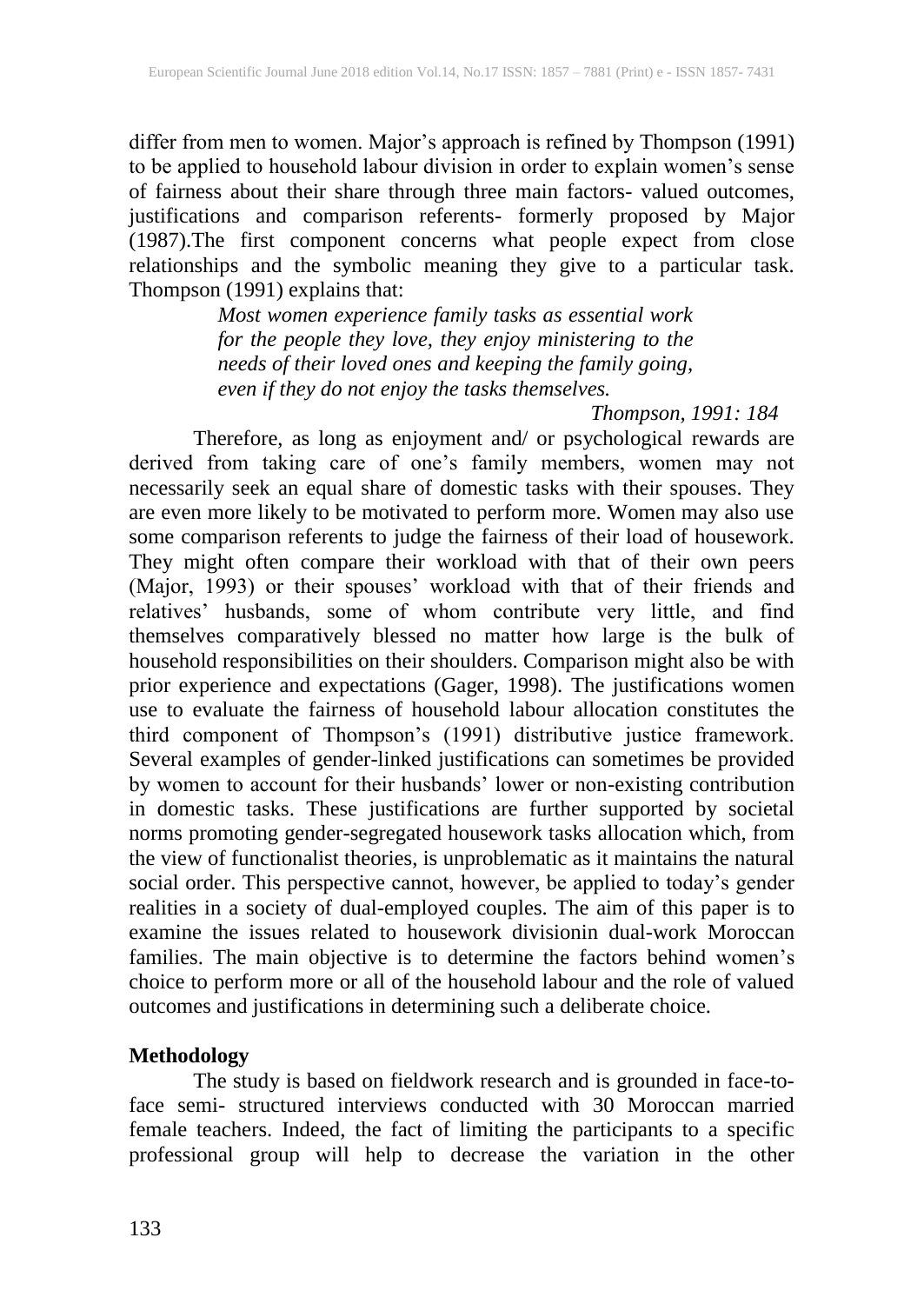occupational characteristics such as the salary, the working load, the time off, the travel opportunities and others. Another reason for focusing on female teachers is motivated by the social belief that the job is ideal for married women as they have more free time, their schedule is more flexible and they are more available at home. The focus is purposefully on those with two or more dependent school-aged children in order to reflect similar types of household labour demands, responsibilities and socio-emotional dynamics. Moreover, the current study focuses on women who are primarily responsible for the performance of domestic tasks; i.e. those who do not rely on the help of any relative or any fortnight waged domestic help. Such narrow criteria have indeed been established with an aim to control the possibility that variation in family type would account for variation in observed patterns of household labour division. Most research on the division of household labour among dual-earner couples has failed to do that, resulting in few representatives of each family type.

To recruit participants with the demographic characteristics stated earlier, a snowball sampling technique has been adopted. The researcher relied initially on some acquaintances, gathered information from them, and then asked them for assistance in identifying other women who would fit the selection criteria. Accordingly, the chain process of referral continued to grow until the desired sample size was obtained.

To ensure the scholarly value of the research, the participants were given a written consent form that included explanations of the purpose of the study, participants' role and rights, confidentiality of the data as well as other information regarding the researcher's expectations. Given the importance of qualitative interviewing in social sciences, particularly in providing a deeper understanding of social phenomena (Mason, 2002), a semi-structured interview guide has been designed so as gain a deeper insight into the issue and get more information from the respondents. Effort was also made not to monopolize the conversation and avoid biases while interacting with the participants while focusing on the issue.

The main instruments relied a work-experiences survey that aimed at collecting data on the characteristics of the participants' occupation. This included a set of questions in which the participants were asked to specify the reasons that have led them to choose teaching as a profession, describe the positive and negative aspects of their job, and the impact, if any, it has on their family life. The second instrument examined participants' housework arrangements. More specifically, questions concerned their negotiations of domestic tasks division, if any, with their husbands, the importance they give to cleanliness and household maintenance as well as the tasks they like performing and those they enjoy the least. The instruments also included a detailed-week description plan in which participants were asked to describe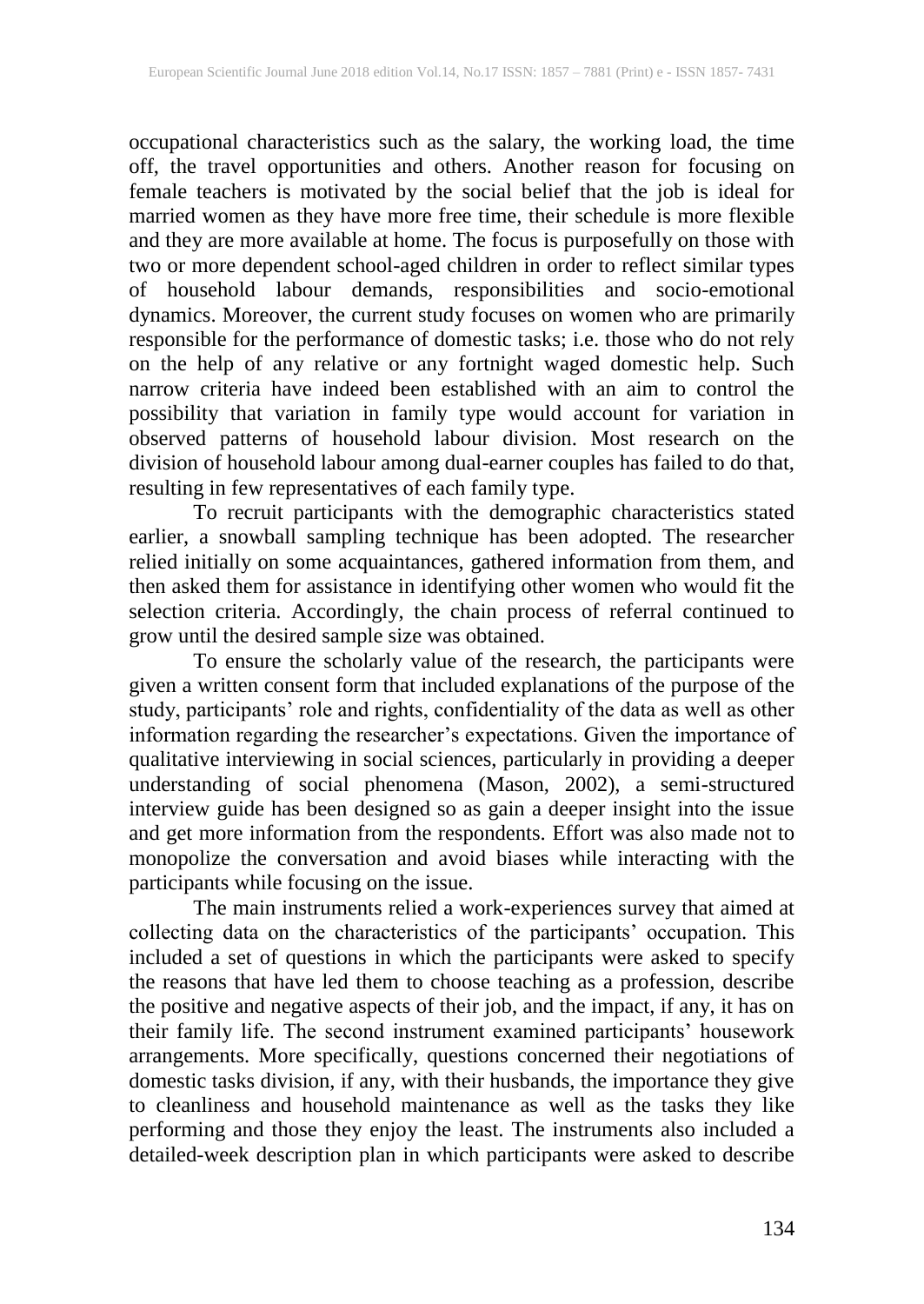their full day out of work including the weekend. In addition to the core interview questions, other follow-up questions were asked for more clarification, examples, counterexamples or details, hence allowing access to in-depth knowledge about participants' usually taken-for-granted activities and/ or behavior. It is worth- noting that for the three instruments, a special attention was to make subjects at ease because it is believed that when participants are comfortable and trusting, they are more likely to relate richer stories and elaborate explanations.

The data collected were transcribed and critically reviewed. More precisely, answers to the core questions together with those of the follow-up focus questions were analyzed by classifying them in a way to compare, examine, conceptualize and categorize the arising concepts (Strauss & Corbin, 1998). In so doing, some repeated ideas and elements became apparent, and specific concepts emerged. These were, in fact, capturing different explanations of the inequity of household labour division. The emerging concepts were then extracted, and grouped into larger pertinent theoretical themes. Eventually, a thematic analysis went on through a grounded theory approach that has not however generated a completely new theory. It has rather grounded the findings on an already existing analytical framework in social psychology, first proposed by Major (1987) to study perceptions of fairness in the paid labour, then elaborated by Thompson (1991) in order to examine the cognitive and social-psychological processes underlying the perceptions of fairness in relation to household labour division among couples.

# **Results and Findings**

Research on household labour division report that women's acceptance of an inequitable housework division might suggest an acceptance of the social beliefs and expectations regarding the role of women inside their households and men in the paid labour market (Blair & Lichter, 1991; Presser, 1994; Sanchez, 1994). It might also be suggestive of an embedded negotiation between spouses over inputs and outcomes (Ferree, 1991; Greenstein, 2000; Kamo, 1988), or of a rational allocation of tasks based on spouses' relative hours in their paid job (Coverman, 1985; Haddad, 1996). Although these perspectives have much been supported by the literature, the participants raised other important issues. Despite the small sample size, some shared beliefs, comparable priorities and similar values have been brought to light. Most importantly, the present study revealed that most women in the sample perform more domestic tasks than their husbands out of choice. In other words, different internal factors proved to go into women's choice to do so. These relate mainly to personality attributes,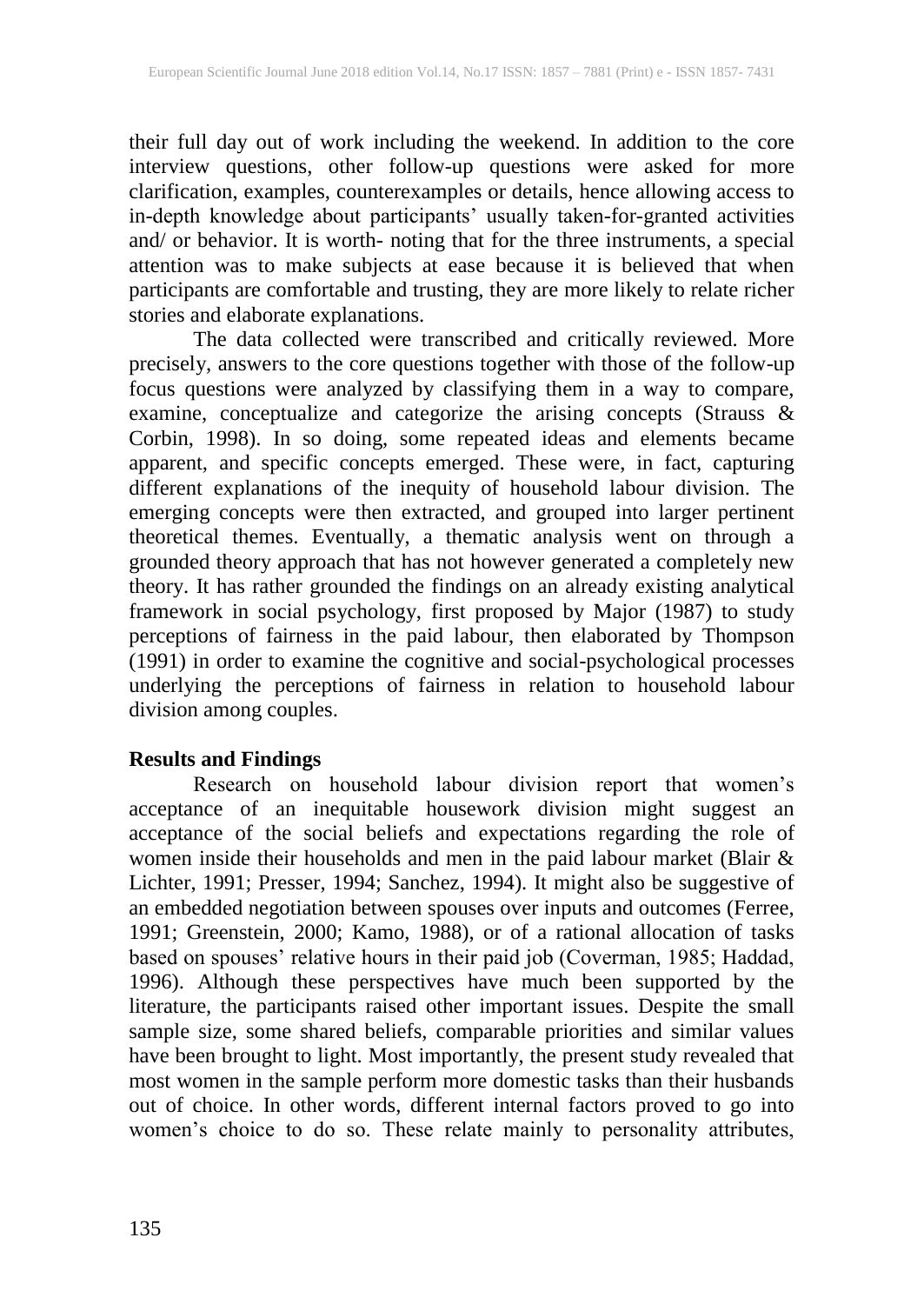upbringing values and standards of cleanliness and household maintenance. Each factor is presented in details below.

#### **Personality attributes**

Different individuals have different and distinctive characteristics that are likely to influence one's behaviour, preferences and decisionmaking. With regard to household labour division, our concern in the present paper, particular personality attributes proved to influence women's own decision to be in charge of one or more domestic task. *Nawal*, for instance, though having four children and no permanent help at home, as is actually the case for all women in the sample, chooses to do everything herself. She qualifies herself as being a multi-task person.

> *Ɂalħamdulilah, kajǝmkǝ nndir bǝzzaf djallǝħwajʒ fnafs Ɂalwaqt. kajǝmkǝn li nkunkanɣsǝllǝmmaʕǝn, mqabla lmakla fuq lʕafja Ɂawla lfǝrran, mduwra lmakina DSSabun, wǝ kanħǝDDǝr fǝtelefɔ:n mʕa lӕsistt baʃ nnaχudd ʁɑ̃devu lvӕksɛ̃ djal bǝnti dǝtǝltsnin w matalan Ɂini ʕla twimijjin ʕandhum Tnaʃl ʕam wlǝwlijjǝd djal sǝtsnin fle dǝvwa: raʒli kajbɣi jʕawǝn fǝlħaqiqa; walakin χaSSu jsǝwǝlni ʕla kulħaʒa (kinder hadi? Ndir hadi bǝʕda wlahadi? ʃnu ndir mǝnbaʕd?) Ɂidan fɣalib lɁaħjan, kangullu jǝħbas wǝnkammǝl Ɂana, bǝnnisba ldrari, huwa ʕandu lχaTTǝr mʕahum, kajsaʕǝdhum fǝlwaʒibat fǝlwi:kand, mεʔana li kandir hadʃi fǝlʔusbuʕ ħit makajdχulʃ bǝkri LDDar wǝmajǝmkanʃ drari jǝbqaw jǝtsǝnnawh.<sup>38</sup>*

> *...Thanks to God, I am able to do things at the same time, I can often be at the kitchen doing the dishes, checking the food on fire or in the oven, have the machine for the laundry going while being on the phone with the doctor's assistant to arrange a meeting for my three-year-old daughter's vaccine, and for example supervising my 12-year-old twins and 6-year-old son on homework as well". My husband offers to help a lot honestly, but he should ask me about the details of each task. (How should this be done? Should this be first? What should be done next?...etc). So in many occasions, I just ask him to stop and I just prefer to carry on. Concerning children, my husband has got a lot of patience with*

 $\overline{a}$ 

<sup>38</sup> International Phonetic Alphabet (IPA)

For the full IPA chart, see: http://www.internationalphoneticassociation.org/content/ipa-chart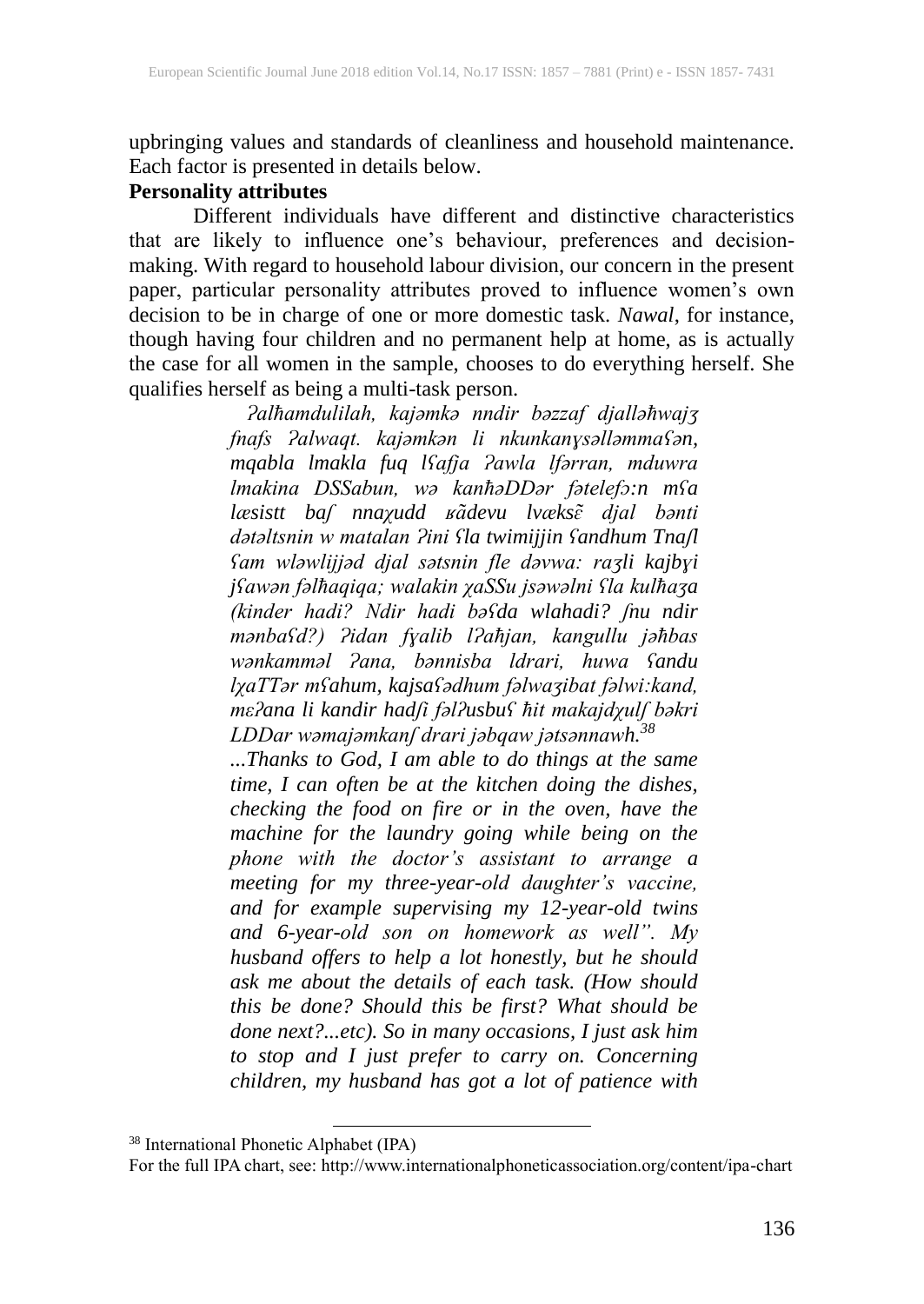*the kids; he helps with homework at the weekend but it's me who takes charge of this on weekdays because he comes home late and the kids cannot wait until he comes then start homework.*

*Wafae*, on the other hand, views a messy house as a reflection on her as a wife and a mother. She explained that she does not accept being negatively judged by visitors especially if someone comes in without calling ahead. Therefore, she tries her best to maintain order and organization and manages to keep her house in a state for entertaining amid all her other responsibilities. *Wafae* also confessed how fundamental it is for hospitality to have home-made almond-filled pastries to offer to her guests. In her words:

> *ʔataj wə dwazu huwwa baʃ kanrħbu bəDjaf Served together with mint tea, is a way to make your guests feel welcome.*

Therefore, in order not to run short of pastries, she meets with her next-door neighbor once a month to prepare different assortments.

## **Upbringing values**

*Wassila*, for example, stated that, with her three brothers and sister, she was brought up in a very clean and well- ordered house. *Wassila* claimed that she has never seen her parents' house in an untidy state; she added that when hosting guests, she started tidying the house, together with her mother and sister, once the guests left (doing the dishes, arranging the dining-room, vacuuming the carpet...), and that nothing is left for the following day. In her own household, she therefore unquestionably follows the same path; *Wassila*  cites the following simple example:

> *...kajǝmkǝn Matalan nkun mtǝkja wɣi nʃuf ʃiħaʒa fLarD, nnuD dikssaʕa wǝnSawbha wla nrǝʒʒaʕha lǝbLaStha.* ….*for example, I can be lying on my bed and as soon as I see something on the floor, I stand up at once and go to arrange it*.

*Wassila* is, for example, constantly at war with her husband over the debate of allowing their children to play in the living room.While she is totally against, her husband does not see a big deal with the fact of playing around the house. When children happen to bring their toys and playthings into the living room, she orders them to collect these as soon as they finish, and sometimes stops them before. Her husband, however, thinks it is nonsensical to tidy the room since the children would mess it up again especially at weekends and holidays, and always tries to convince her that it is just a temporary period.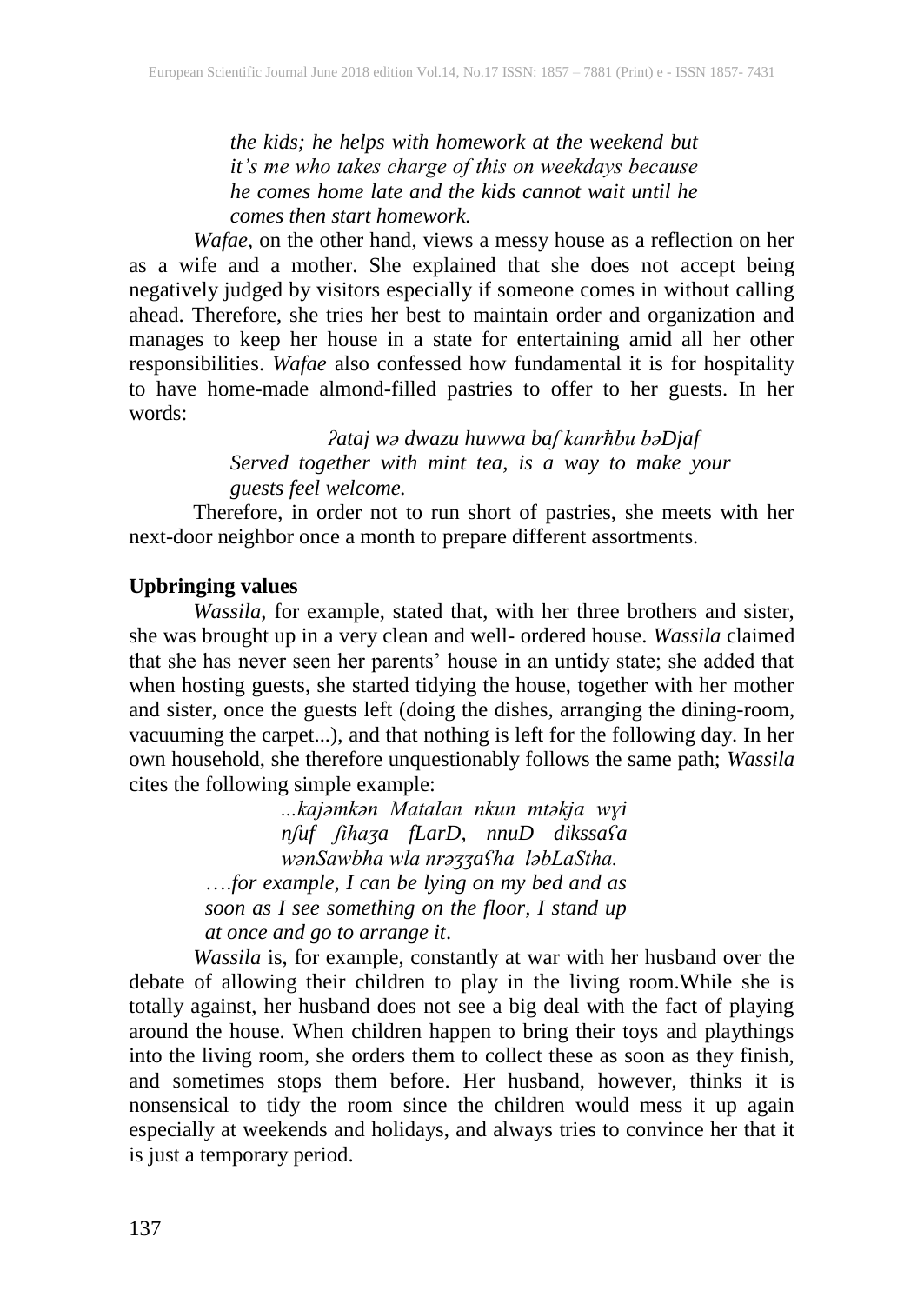*Dajman kajgulli biʔannahu drari kajkbru wə ɣadintwəħʃu had llaħaDat. He always tells me the children will grow up so fast and that I will miss these moments*

*Wassila* clearly admits that this unrestful process makes her very exhausted but argues that she can do nothing about that since that is the way she has been brought up.

#### **Personal standards of cleanliness and order**

A clean and neat home is undoubtedly pleasing for both the residents and the people coming for visit. A clean and organized environment is likely to have a positive effect on people's well-being. In fact,some women do set high standards of order and cleanliness in their household than others, and, thus, choose to take the whole responsibility for the household chores than to delegate one or more to someone who will not do the tasks in accordance with their high standards. *Madiha*, for example, indicated that her husband used to volunteer to do some of the chores, but she usually does not accept his help. In the interview, *Madiha* declared that her husband has often suggested hiring a fortnight domestic helper, but she has always rejected that possibility, though she admits that her present situation is stressing and very tiring. She stated that she prefers to spend all day doing housework than to delegate her household tasks to someone who will not perform them properly or correctly, i.e. according to her own standards of quality, order or cleanliness. Domestic servants, she said, just move everything out of sight or simply move the mess around and pack things into cupboards; her husband and her ten- year-old daughter, she said, have the same tidying techniques whenever they are asked to help. In fact, some women like things to be done in a certain way known only to them. As *Madiha* said:

*ʕandi Tariqti ʔalχaSSa wǝraʒli maɣajǝʕrafʃ nihaʔijjǝn jdir dakʃi binafs TTariqa I have my own proper method; my husband will definitely not know how to do that in the same way.*

With respect to cooking, *Madiha* adds:

*….Ɂana ʕandi raʒǝl kajTajǝb ʕlajǝn kulʃi wǝkajʕaʒbu jTajjǝb, kajǝn ʃimarat huwa li kajTajjǝb fǝlwikand wla faʃ makankunʃ Ɂana fDDar, walakin majǝmkanʃ lik ttSawri rrwina fǝlkuzina mǝnbaʕd (TTbajǝʕ wǝLaSuS fǝlħajT) mankdǝbʃ ʕlik mabqqitʃ kanχalih jǝdir taʃiħaʒa ħi tkanaʕrǝf ʔaʃ kajtsannani mǝnbaʕd dak laɣda ʔawlla laʕʃa.*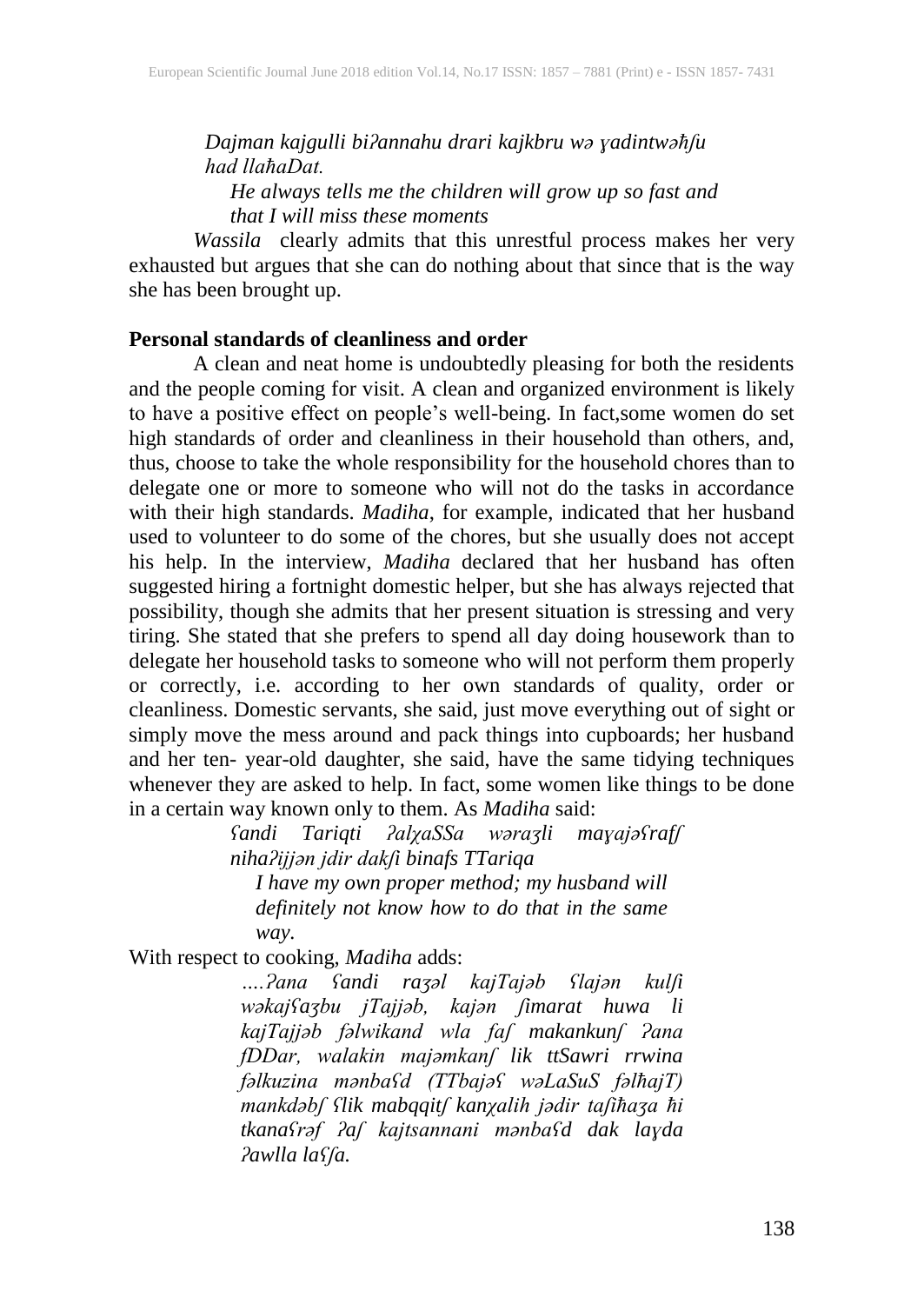*...My husband knows how to cook nearly everything and he quite loves that, he used to live alone here in Casablanca before marriage; his parents live in Oujda. I guess that helped him a lot. So, it happens that he cooks lunch or dinner at weekends or when I am not home, but you cannot imagine the mess in the kitchen after he finishes (stains and sauce everywhere). To tell you the truth I no longer let him do anything now because I know what I would expect in the kitchen after that meal.* 

The above example provided by the participant above justifies her choice to take the responsibility for cooking since she believes that her husband, despite his skill, will not do it the way she would.

Another example of participants whose husbands are willing to contribute to family tasks but who choose not to share is *Nezha*. The latter described herself as being too perfectionist and obsessive about the state of her home.

#### *ʔana mwǝsawssa*

*I am obsessed with order*

Because of her obsessive-compulsive personality, *Nezha* always seeks a certain level of perfection and exactness in all housework and childcare chores. For instance, the table needs to be properly and aesthetically set for breakfast, lunch and dinner; clothes need to be symmetrically aligned in the wardrobes and shoes meticulously lined up in closets and taken off before entering the home as she considers them to be just for the outdoors. In doing this, things are generally arranged a certain number of times before *Nezha* finally gets satisfied of the result. She went on saying that if something is out of place, she stresses very quickly:

…*Dikssaʕa kajDarrni raSi ʔila kanat lħaʒa maʃi fmakanha*

 *…If something is out of place, I feel as if I have a headache.*

While justifying her choice to perform everything around the house, *Nezha* said that she would readily and happily share the household chores equally with her husband if the latter would perform them to her own standards of quality, which her husband describes as too excessive, but which she cannot lower.

# **Task Competence**

Competence in a particular task, through education, training, experience or innate abilities, usually affects people's performance of it. Culinary competence, for instance, implies a knowledge of how and what to prepare as well as an interest in that activity. It might also involve an ability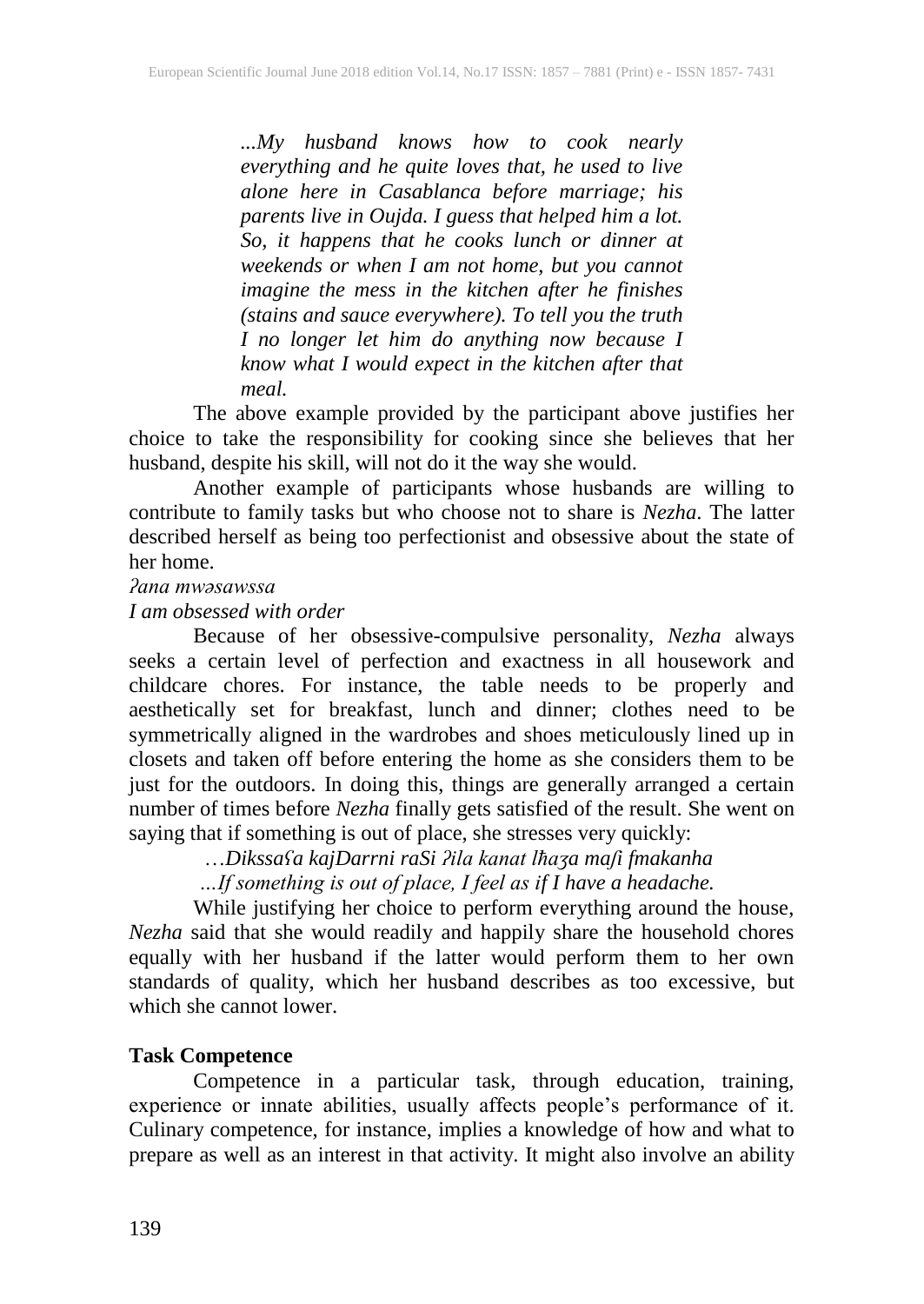to perform multiple meal preparation activities in parallel. Women have long been associated with being in the kitchen; thus, everyday cooking has culturally been, and still seems to be, women's responsibility. Men do cook sometimes, but often get credit if they do and are praised for their efforts more than women. Most female participants in this study claimed they are more qualified to take charge of cooking since they perform it, in most cases, better than their husbands. To competence, two of our participants added the role of nutritional personal health knowledge in the quality of their food selection and preparation of meals.

Furthermore, because fathers have become, by and large, more involved in childcare activities, some women enjoy seeing their husbands spending time with their children. *Wassila*, for instance, eagerly takes the responsibility for all housework tasks as long as her husband takes care of the children. In her words:

> *...ʔalʔab djalhum kajʕǝʒbu jǝlʕab mʕahum, jǝlawnu, jǝnaqzu huwa mǝn ʔǝnnawǝʔ li kiħmaq ʕǝla wǝladu wǝkajdir lihum ʔalχaTTǝr kajǝmkǝn nǝbqa fDDar ʔana naqdi ʃǝɣul wǝ huwa kajχarrǝʒhum bǝdarraʒaat ʔaw Trɜ:tinεT ʔila ʔaχirih……liDaraʒat maʕamru maqtarǝħ nχarʒu ɣirʔ ana wijjah bla bihum wǝhadʃi ʔana kajkfini bħajǝt makanTLǝbʃ mǝnnu ʔaktar jǝsʕadni wǝla ʃiħaʒa.*

...*Their father likes playing with them, they can colour, jump together and so on; sometimes, he takes them out with their bicycles or scooters while I stay in; he really adores his children, he has never suggested that we go out (he and I) alone without the kids; this I think is enough for me, so I don't ask him to do more, for example helping me with other routine tasks concerning the kids, the house or something like that.*

#### **Specific Task Preference**

Cooking, for instance, is known to be one of the most enjoyable hobbies for many people. This is the case of *Hayat* who is very keen on cooking. She considers the latter to be her most preferred free-time activity and escape as it eases her whenever she does not feel well. *Hayat* particularly enjoys combining flavors, trying new ingredients and preparing different sauces:

*Makanħas biʔannani fDari ħtta kankun fǝlmaTbaχ; faʃ kankun mqalqa, kanǝmʃi nSawǝb*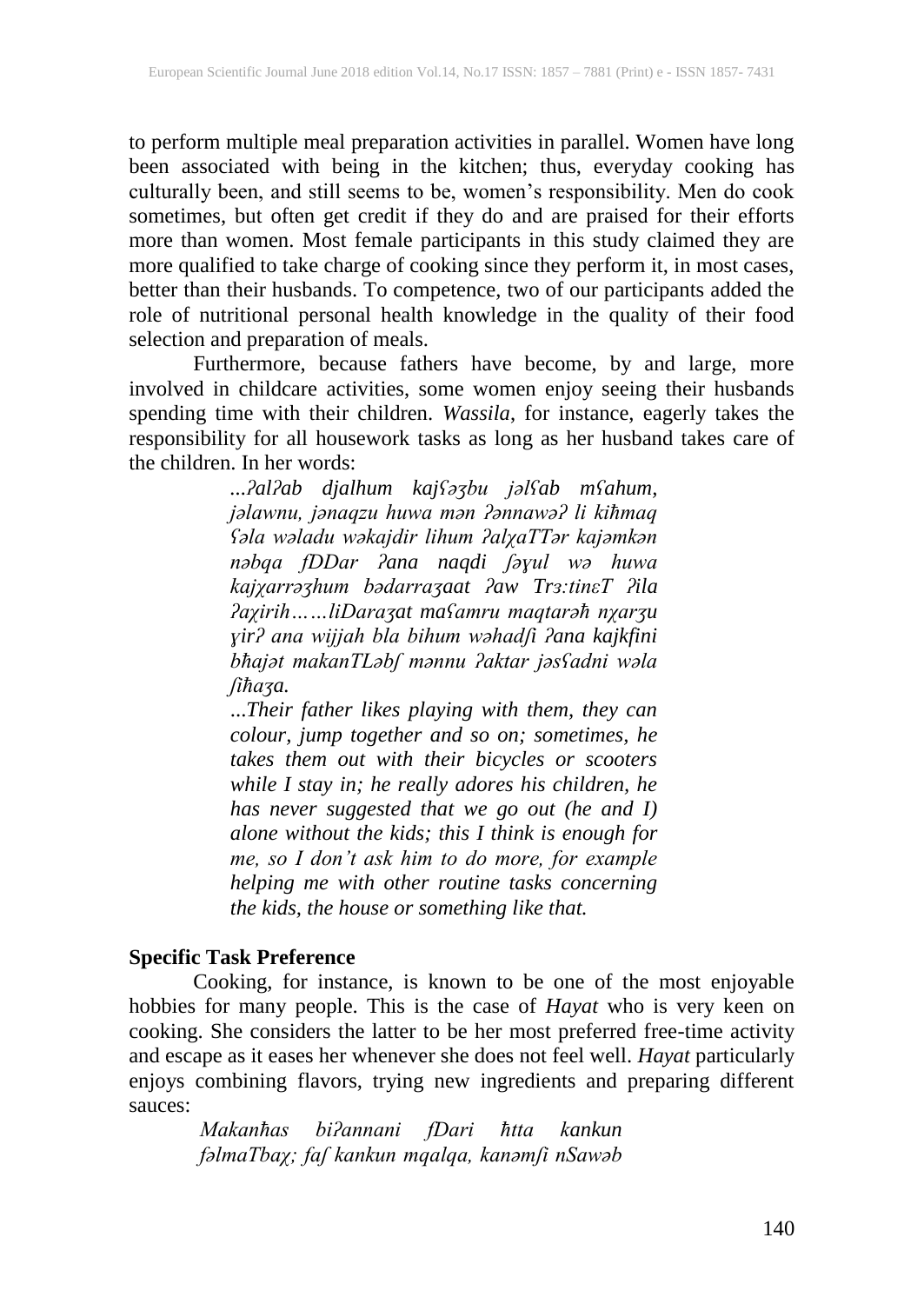*ʃiħaʒa ʒdida wla ʃi ħaʒa tǝʕʒab lawlidat, mǝndajman kan kajʕʒabni nTTijǝb, mni kanʕandi Tnaʃ lʕam, bdit kanʃri ktuba djal kuzina wkanħawǝl nħaDDǝr Ɂuklat mutanawiʕa lDarna wkǝnt kanǝfraħ bǝzzaf mni kandakʃi kajSDaq wkajʕʒǝbhum, liDaraʒat Ɂannani kunt gaʕ baɣa ntǝbbaʕ had Ɂalmajdan lawla Ɂanna ɁalɁab qnaʕni ndir Ɂattaʕlim ħit ʕla ħsab hDartu munasib li ɁalmarɁa.*

*I do not feel at home unless I am in the kitchen; whenever I feel upset, I start preparing a new or exotic dish or something the kids love. I have always enjoyed cooking, when I was 12, I started to buy cookbooks and tried to produce different dishes for my family and I got very happy when I succeeded and happier when everybody loved what I prepared. I even wanted to follow a career in cooking but my father convinced me to do teaching, which, he said, is a practical and stable job for women.*

*Warda*, on the other hand, explained that food shopping is one of her favorite things ever since she was young; she put:

*...kanǝmʃi fwǝsTT lɁusbuʕ baʃ manlqaʃ zzħam dǝlwi:kand, kanfǝDDaL nǝmʃi buħditi, kanmʃi mhǝnja lidalik ʕamri maħtaʒit ʃi musaʕada, wǝmni kǝnt mazal fDarna wana kajʕʒǝbni nǝmʃi nǝtqǝdda.*

...*I especially go on weekdays to avoid the crowd of the weekend, and I prefer going alone, it is something that I enjoy doing so I have never asked for help.*

Therefore, how much a person likes or dislikes a particular housework task affects his or her proportion of it since he or she will not mind taking the responsibility for that task.

#### **Husband's lack of self-initiative**

Some of the women interviewed acknowledged that their husbands helped in the performance of quite many domestic tasks but at the same time voiced their dissatisfaction in relation to their husbands' lack of initiative to do a particular task without being asked to. Specifically, though they are sometimes helped by their husbands, these women explained that were the ones who initiated, managed and organized all housework and childcare chores including those done by their husbands. Even taking out the garbage,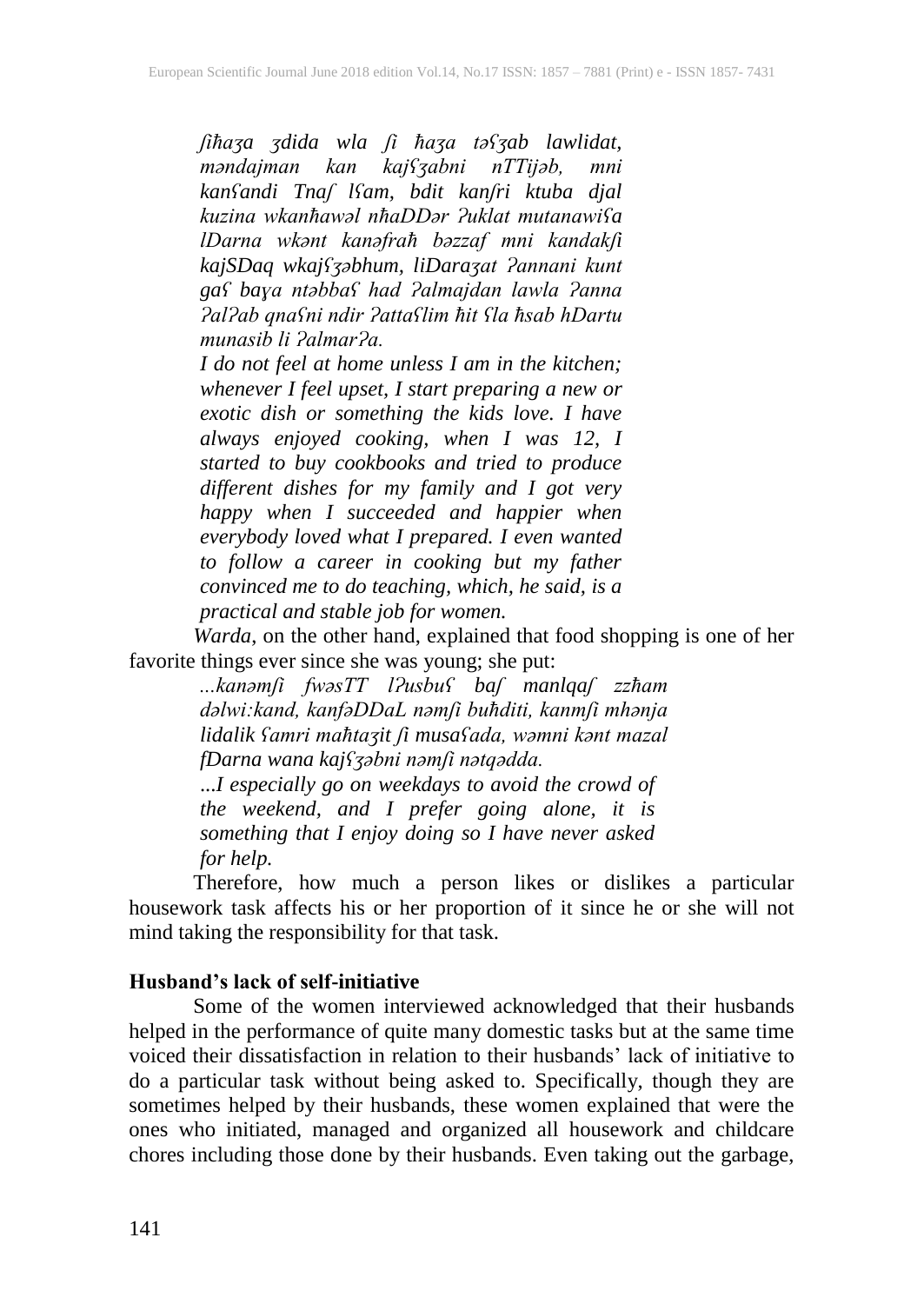*Rajae* confessed, is a task which is sometimes initially carried out by the woman herself. Though *Rajae*'s husband is said to be in charge of taking the garbage out, she claims she is the one who arranges the latter, puts it in plastic bags, ties the bags tight and puts them next to the door. Her husband then has just to take it outdoors at her request. One might conclude then that despite some contribution from husbands, the whole responsibility for household labour falls primarily on women's shoulders.

#### **Importance of husband's providership**

Because society generally places higher importance on men's job and expect men to be the family breadwinner or at least to earn more than their wives, we have found that women in the current sample, particularly those whose husbands are in managerial or professional occupations, prioritize their husbands' financial and career goals over their own. One participant, *Fadoua*, openly admitted that her husband's business career needs to come first; for that, she willingly accepts to be in charge of everything concerning the house and the children.

*...ʔana mǝstaʕǝdda ndi rkulʃi ɣirjǝχdam huwa ʔana gaʕ jla glast mǝn lχadma maɣanmutʃ walakin huwa la mʃa tamatmǝʃatʃ lu ʃarika wla ʃajʔ mǝn had lqabil, ɣanǝmʃiw fiha kamlin.*

*…I am ready to do everything around the house, he just needs to work. If ever I stop work and stay home, I won't die; whereas if his business is not going well or something like that, we'll get in a real trouble.*

# **Attention and Care for the Spouse**

In an attempt to care for their husbands, some women choose to be in charge of all the household chores and do not complain about any unfairness regarding tasks allocation. *Nawal,* who qualified herself as a multi-tasks person, as emphasized above, has also admitted that among the reasons which make her do everything by herself is a personal effort to care for her husband, make him glad to come home instead of immersing himself in outside activities at the expense of family time. For that, *Nawal* is ready to cook the things he likes, keeps the house clean and well-arranged, takes time to listen to him when he gets back home in the evening...etc. In her words:

> *...DDar χaSha tkun makan li ʔarraħa bǝnnǝsba li ʔarraʒul fin jǝnsa maʃakil ʔalʕamal.... raʒli kajsijjǝr ʃarika djalu, kajχdǝm bǝzzaf, ʔidan badal manTLǝb mǝnnu jsaʕǝdni, kanχǝlih jǝrttaħ, kansmǝʕ lih faʃ kajǝħtaʒ jǝtkǝllam, kanħaDDǝr lih ʃhi:wa:t, kanffǝʃu ʃwijjǝʃ…rraʒǝl kimma galu nas zman, Ɂilamalqaʃ*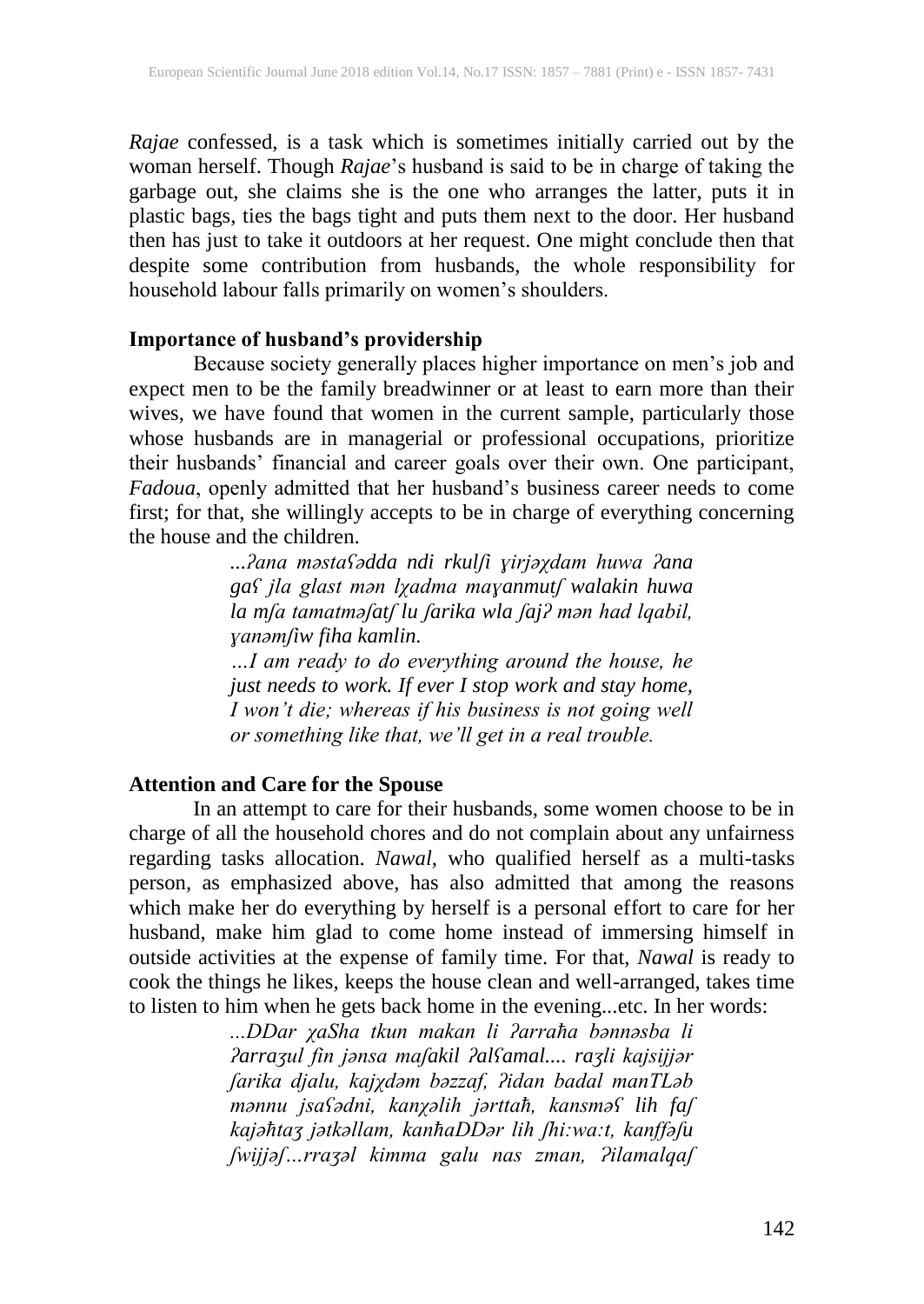*Ɂǝrraħa w ǝlɁihtimam fǝDDar, ɣajqallǝb ʕlihum fmakan Ɂaχǝr, rʒal hakka dajrin, wmaʃi ʕlaqallǝt lǝʕjalat li kajtssǝnaw ɣi had lfurSSa.*

*...The household should be a place where men can relax and forget the problems of work*, she said. ―*My husband runs his own company, he really works hard, so instead of asking him to help; I rather listen to him whenever he needs talking, I prepare the dishes he likes, I am spoiling him ...*laughs. *If a man doesn't feel enough attention and rest at home from his wife, he will seek that elsewhere; this is how men are, and there are many women whose job is to make designs on married men and just wait for such an opportunity.*

In this quotation, it is clear that *Nawal* considers herself a wise woman who believes that a successful marriage is the foundation of a healthy and happy family. She is entirely convinced of the need to meet her husband's needs and keep her house going by creating a peaceful and wellmanaged environment.

*Wafae,* on the other hand, claimed she does everything around the house because her husband, a cab driver, has a very tiring job and tends to spend all the day out:

fǝlħaqiqa, *χdamtu mutʕiba, ʒiddan, kajbqa nha rkullu kajSug fǝʃams, ʔidan ʕadi ʔannahu faʃ jʒi lDDar jǝbɣi jǝrtaħ. Waχa nkun ʕijana kanaħʃǝm nTLab mannu ʃiħaʒa.*

*His job is very tiring; he keeps driving all the day, so it's quite normal to take rest when he comes home. Even when I get tired, I don't dare ask him for anything.*

#### **Lack of alternative options**

Apart from those female participants who chose not to share family tasks with their husbands because of different reasons pointed to above, the study also showed that some women do expect a shared responsibility. These women continuously ask their spouses to help in particular tasks. However, because their requests are generally not implemented, they just end up pursuing the task themselves and give up seeking assistance from the husband. This wife demand/ husband withdrawal pattern, as Kluwer et.al (1997) name it, make women who are relationship-oriented carry the task themselves to avoid conflict and build a stress-free marital relationship. *Malika,* for instance, claimed that when she asks for help from her husband,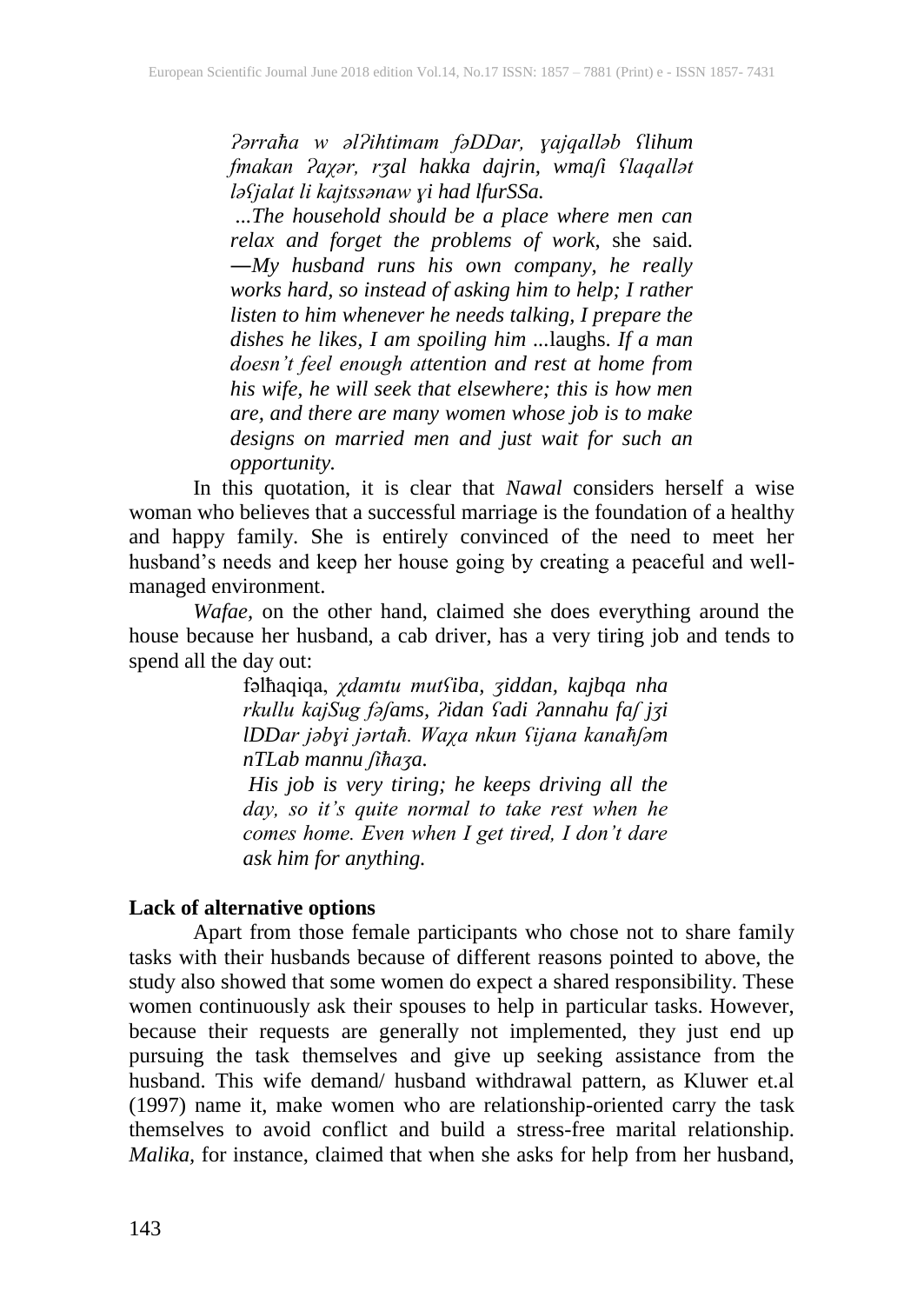though just occasionally, if she is not well, sick or when the load is too heavy, the latter usually promises he would do the requested task once the program on television finishes or once he takes some rest but ends up doing nothing. *Malika* also adds that because he is a slow kind of a person who grew up in a very slow-paced environment as she claimed, she cannot even rely on him in driving the kids to school because she knows that they will never be on time to classes. The latter then wakes up at around seven o'clock having only the task of preparing himself for work. She therefore finds herself with no alternative but performing everything herself.

> *...majǝmkanʃ nχχǝlli lħaʒa hakkak, faʃ kajkunu lǝmmaʕǝn mʕarmin fǝlӕvӕbɔ: kanǝbqa tanǝbqa wǝnaɣsalhum ʔana fħaldima.*

> *...I can't leave the task undone, when dishes are piled up in the sink, I end up doing them myself as is always the case.*

#### **Effect of distributive justice**

While economic, rational and social theories<sup>39</sup> are important in examining household labour division, they have provided insufficient explanations of the imbalance of tasks allocation among dual- income working couples. Therefore, because the patterns explained by these theories remain puzzling, support has also been shown for the distributive justice framework. In fact, based on the interviews with the participants, several factors have been referred to. These factors relate mainly to the desirability of a particular outcome value or to personal justifications of a particular behavior with regard to household labour.

The analysis of the participants' perceptions of their household labour division revealed that some tasks or relational outcomes are quite valued. These outcome values linked to a particular family task or to an effort to maintain good family or marital relationships affect the way spouses judge the allocation of chores in the household. In other words, in spite of working for pay, women from this sample are seen as the primary managers of the household work who do much more household labour than their husbands and yet, do not complain about their situation.This might be explained by the fact that many enjoy the positive results of the tasks they do at home and that concern both the house and family members. Although housework chores are not rewarding in themselves, many, nonetheless, do embody certain aspects of care. Gains might be simply felt from cooking a dish everyone likes or cleaning and arranging the house for one's family members. Also, in line with Robinson and Melissa's (1998) study on

 $\overline{\phantom{a}}$ 

<sup>&</sup>lt;sup>39</sup> Relative resources theory, time availability theory and gender-role ideology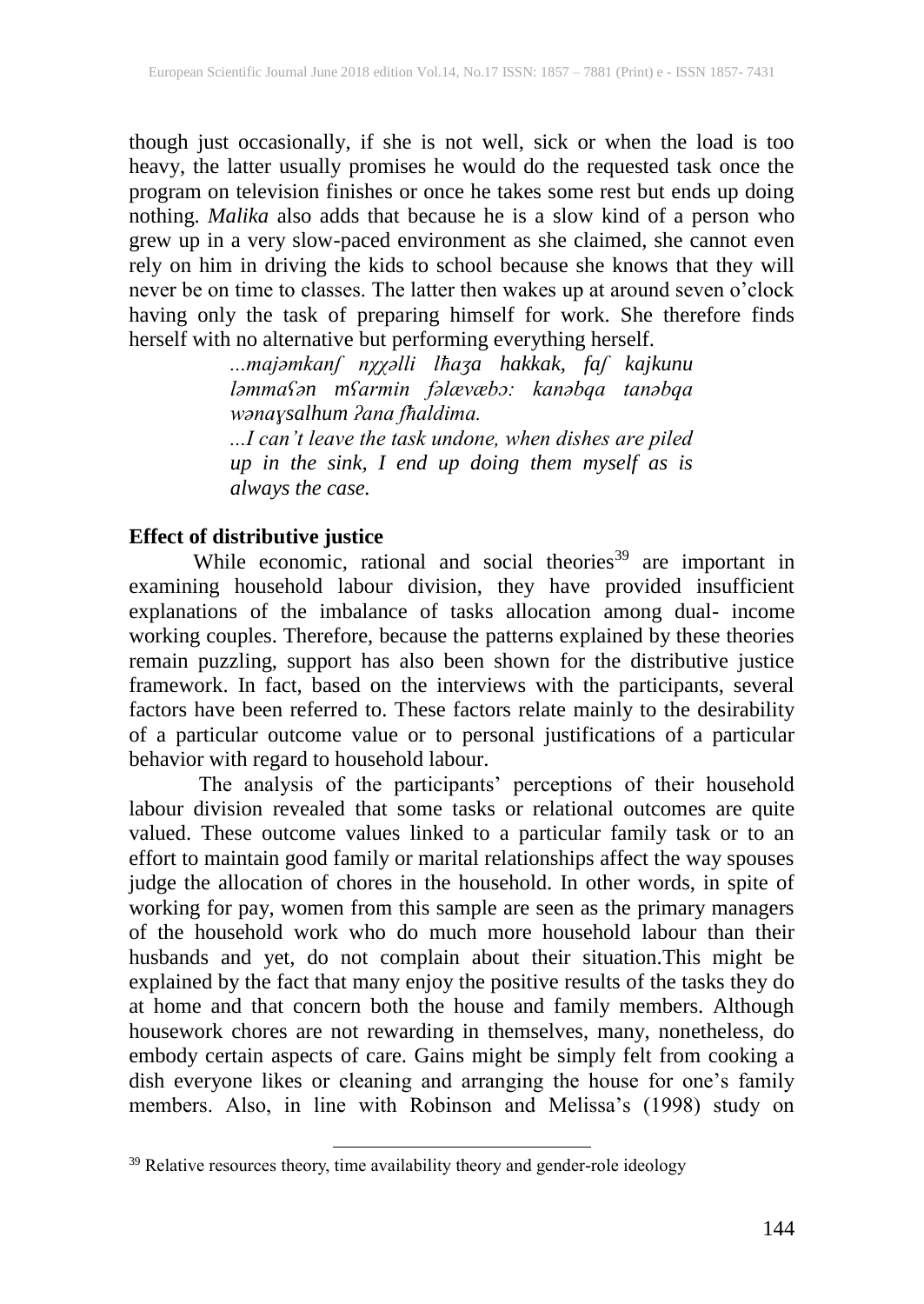women's attitudes toward housework, significant feelings of enjoyment have been found to be associated with having a neat home. Feelings of reward might also be achieved when receiving a compliment or a simple nice word from the spouse for any effort on the wife's part. These examples show how the valued outcomes of a particular domestic task allow women to judge an apparent unequal situation as being acceptable as well as fair. Moreover, because femininity is commonly thought to emphasize concern and care for others, it is easily expected that women would be more likely than men to derive satisfaction and enjoyment from any family-related activity and less likely to perceive the latter as a burden. Yet, they are likely to be susceptible to not getting credit for some domestic tasks such as cooking, especially from the husband. In sum, empathy proved to be more important than sharing for our female participants.

In addition, participants justified their greater role in household labour by pointing out to some factors that generally concern women more than men such as competence of the spouse, usually the wife, in performing or managing a particular family task, awareness of how much needs to be done and how often this needs to be performed, or a special ability to carry out several chores simultaneously. Besides, though some husbands who volunteered to contribute, some women preferred to perform the tasks according to their own quality standards, hence the lower reported share, for example, of men's involvement. Other justifications of the wives' willingness to perform more can be an attempt to avoid any possibility of conflict or disagreement over tasks division in the household that may arise due to different reasons. One of these reasons is often husbands' lack of initiative to perform a particular household chore without being prompted or reminded or, more, refusal on the husband's part to take part in domestic labour at all. Surprisingly, the acceptance of such an inequitable situation has been perceived as a display of wisdom on the part of wives in that they seek to maintain a healthy, peaceful and respectful marital life free of conflicts. This conflict avoidance is mainly found in traditional couples where women are inclined to avoid the negative consequences of conflict over domestic tasks despite their feelings of frustration (Hochschild, 1989). Husbands' hours at the paid work, job demandingness or role in family provision further served to justify their lesser participation in domestic chores. In other words, because the perceived social standing of a particular occupation is likely to affect the social class background, jobs held by men are valued differently depending on the social status each professional position has. Particularly, the assumption that the husband's job is more important than his wife's still persists today especially if the latter is pursuing an engaging or sociallyesteemed occupation. This has been repeatedly replicated in the televised world; the portrayal of men's occupational roles has often stereotypically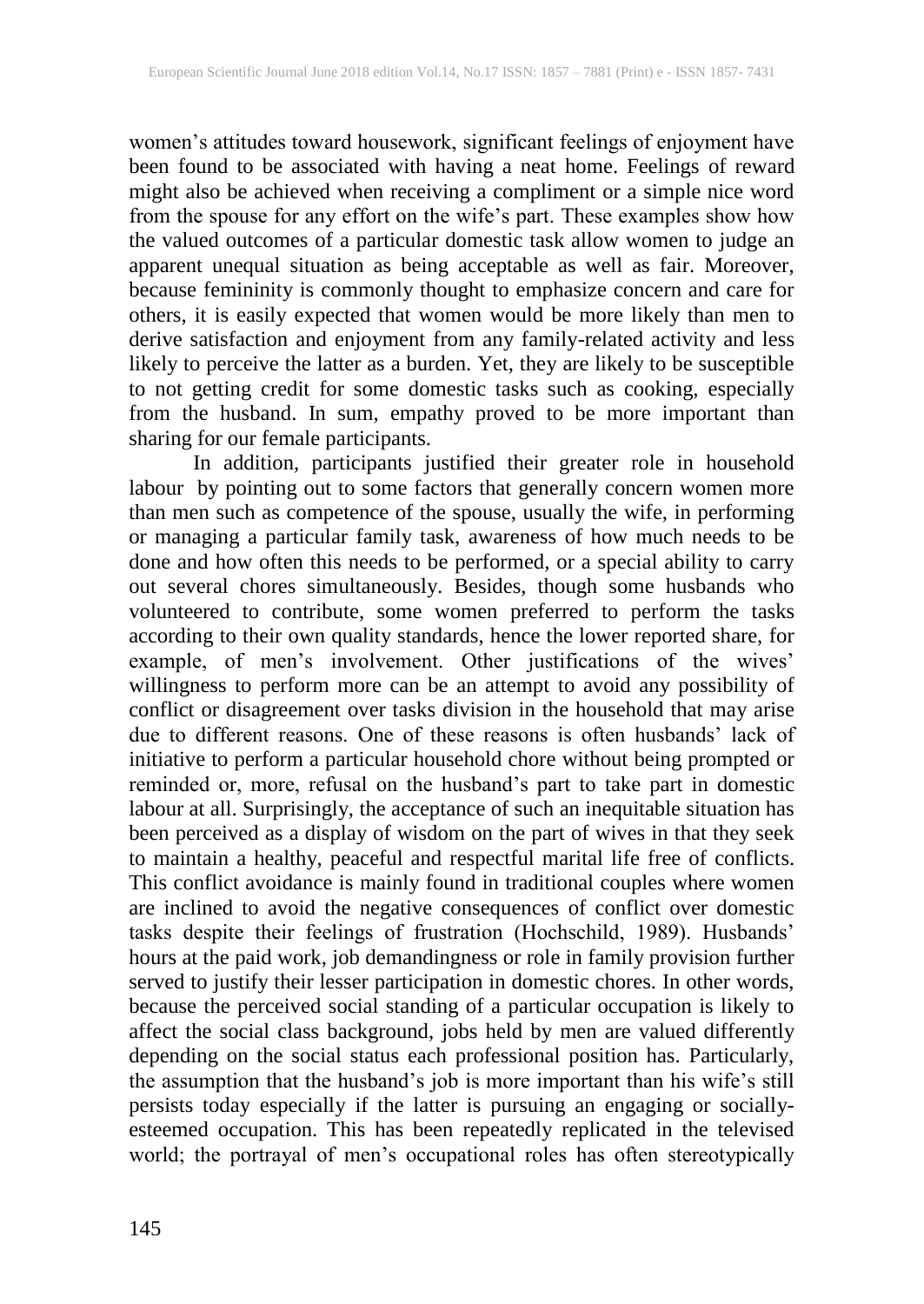shown men pursuing careers of high status. Therefore, many wives put their husband's career over their own and excuse them from not participating in family tasks because they claim they work, in general, longer hours and feel that they cannot work all day at their paid job only to arrive home and be expected to contribute in housework tasks as well.

Many of these justifications come, therefore, to be in line with the functionalist perspective, which suggests that segregated gender roles are beneficial for promoting social stability and smooth running of the family. However, such subjective justifications do, in fact, limit women's will to challenge any unequal division of household labour and promote the gendered unequal household arrangements.

#### **Conclusion**

The purpose of this study was to investigate the division of family tasks among a sample of thirty Moroccan working couples with a particular focus on women's larger share. Drawing on data from qualitative in-depth interviews with the wives, our results provide strong support for the significance of the distributive justice framework in explaining the extent to which household labour division, usually unequal, is perceived as being fair by dual-work couples. Consistent with other previous studies on the issue, it was found that an uneven distribution of housework did not necessarily invoke a sense of unfairness; participants were indeed influenced by some factors they perceive as justifiable and legitimate or by other important positive outcomes they have been socialized to value while or after performing domestic tasks.

Hence, because family life and marital relationships are quite complex, it has often been difficult to draw definite accounts of the allocation of household labour tasks among dual-earner couples. The current study, however, widens the research on the topic by being more inclusive of other emerging personal assessments of household labour division that are also at play in addition to pragmatic or structural factors and gender ideologies. Nevertheless, it would be beneficial for these aspects to be explored in future research to gain a greater understanding of how dualearner couples manage their family labour.

#### **References:**

- 1. Belarbi, Aicha. (1991). Le Salaire de Madame. Casablanca: Editions le Fennec.
- 2. Berk, S.F. (1985). The gender Factory: The Appointment of work in American Households. New York: Plenum.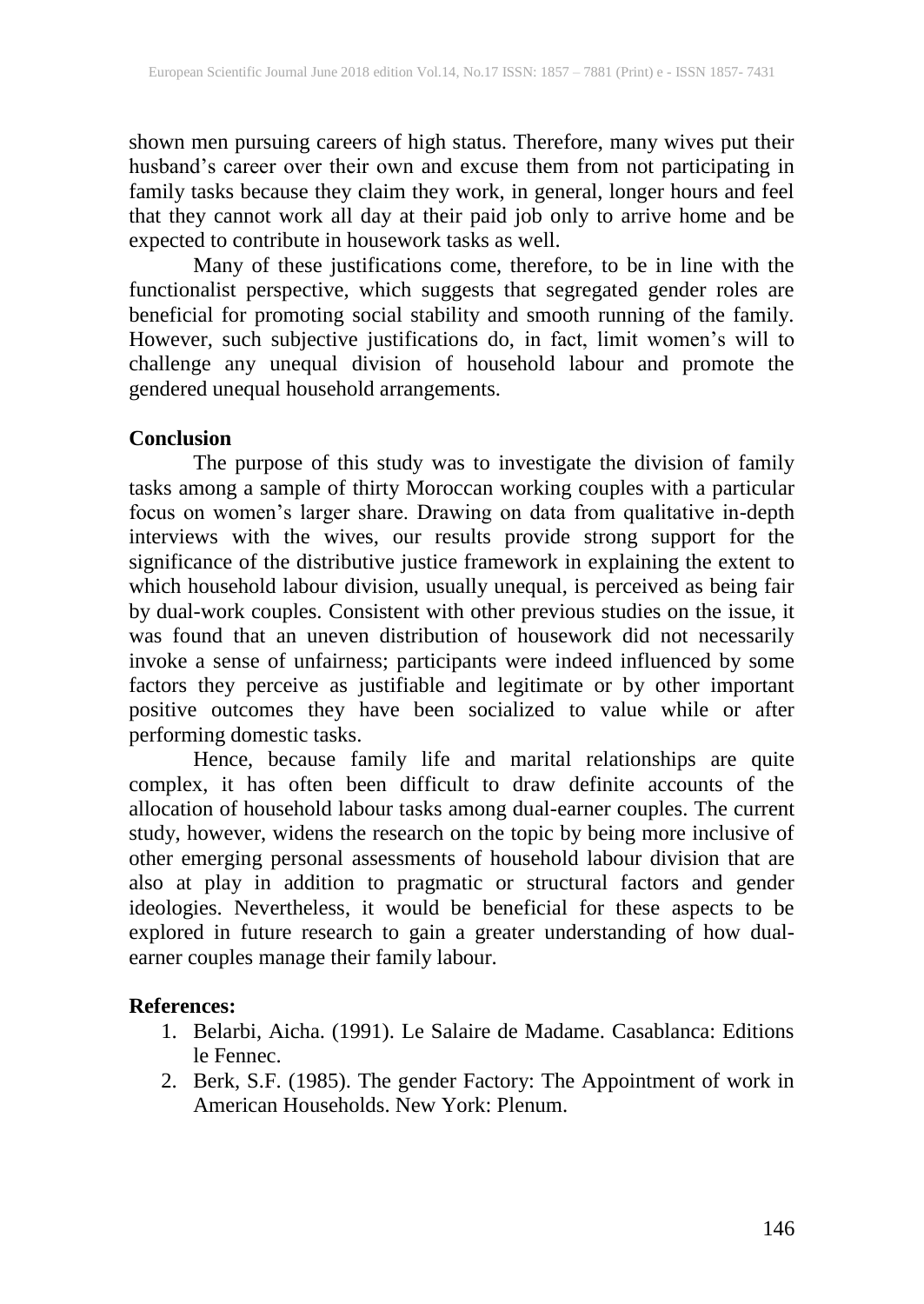- 3. Bianchi, S. M, Milkie, M. A., Sayer, L.C., & Robinson, J.P. (2000). Is anyone doing the housework? Trends in the gender division of household labour. *Social Forces*, 79? 191-228.
- 4. Blair, S. & Lichter, D. (1991). Measuring the division of household labour: gender segregation of housework among American couples, *Journal of Family Issues*, 12, pp. 91-113.
- 5. Blood, R. O., & Wolfe, D. M. (1960). Husbands and wives: The dynamics of married life. New York: Free Press.
- 6. Brines, J. (1994). Economic dependency, gender, and the division of labour at home. *American Journal of Sociology*, 100, pp. 652-688.
- 7. Coverman, S. (1985). Explaining husbands' participation in domestic labour. *The Sociological Quarterly*, 26: 81-97.
- 8. Ferree, M. M. (1990). Beyond separate spheres: Feminism and family research. *Journal of Marriage and the Family*, 52, 866-884.
- 9. \_\_\_\_\_\_\_\_. (1991). The gender division of labor in two-earner marriages. *Journal of Family Issues*, 12, 158-180.
- 10. Gager, C. T. (1998). The role of valued outcomes, justifications, and comparison referents in perceptions of fairness among dual-earner couples. *Journal of Family Issues*, 19, 622-648.
- 11. Greenstein, T. N. (2000). Economic dependence, gender and the division of labour in the home: A replication and extension. *Journal of Marriage and the Family*, 62, 2: 322-335.
- 12. Haddad, A. (1996). The sexual division of household labour: Pragmatic Strategies or patriarchal dynalics?: An analysis of two case studies. North York: York University.
- 13. HCP. (2016). La Femme Marocaine en Chiffres: Tendances d'évolution des caractéristiques démographiques et socioprofessionnelles. Rabat : Haut Commissariat au Plan.
- 14. Hochschild, A. R. (1989). The second shift. NewYork, NY: Avon Books
- 15. Kamo, Y. (1988). Determinants of household division of labor. *Journal of Family Issues*, 9, 177-200.
- 16. Kluwer, E. S., Heesink, J.A.M., Van de Vliert, E. (1997). The marital dynamics of conflict over the division of labor. *Journal of Marriage and the Family*, 59, 635-653.
- 17. Major, B. (1987). Gender, justice and the psychology of entitlement. In P. Shaver and C. Hendrick (Eds.), *Sex and gender* (pp. 124-128). Newbury Park, CA: Sage.
- 18. Major, B. (1993). Gender, Entitlement, and the Distribution of Family labor. *Journal of Social Issues*, 49 (3), p. 141-159.
- 19. Mason, J. (2002). Qualitative Researching. London: Sage.